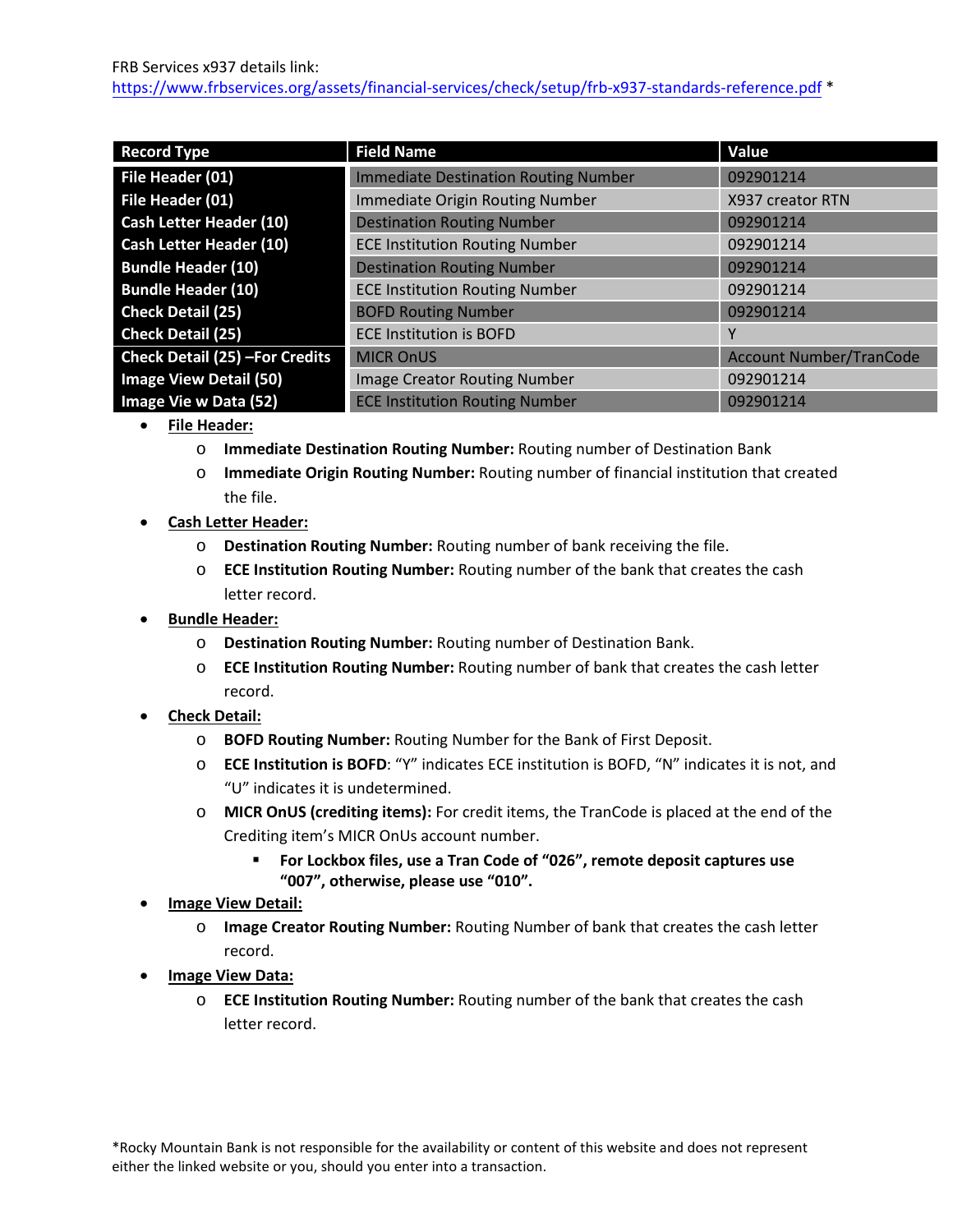# **\*\*\*\*\*\*\*\*\*\*\*\*\*Sample Endorsement\*\*\*\*\*\*\*\*\*\*\*\*\***

## **File Header:**

File offset  $0(0x0)$ Record length  $80 (0x50)$ 01 (File Header)<br>"03" (X9.37-2003)<br>"P" (Production file)<br>"092901214"<br>"092901214" Record type Standard level Test file Immediate destination TR Immediate origin TR **RMB ROUTING NUMBER**  $"20160401"$ File creation date "20160401"<br>"1518"<br>"N" (Original file)<br>"Rocky Mountain Bank "<br>"Rocky Mountain Bank " File creation time Resend Immediate destination name Immediate origin name "0" File ID modifier ΄. Country code  $\cdot$  $\overline{\phantom{a}}$ User field

## **Cash Letter Header:**

84 (0x54) File offset 80 (0x50) Record length 10 (Cash Letter Header)<br>"01" (Forward presentm Record type Collection type "01" (Forward presentment)<br>"092901214" Destination TR ECE institution TR 092901214  $"20160401"$ **RMB Routing Number** Cash letter business date  $"20160401"$ Cash letter creation date  $: 1518"$ Cash letter creation time -15:0<br>"I" (ICL)<br>"G" (Image included, no paper)<br>"ABCDEFGH" Cash letter record type Cash letter doc type "ABCDEFGH" Cash letter ID Originator contact name Originator contact phone FED work type "C" (Mixed) User field

 \*Rocky Mountain Bank is not responsible for the availability or content of this website and does not represent either the linked website or you, should you enter into a transaction.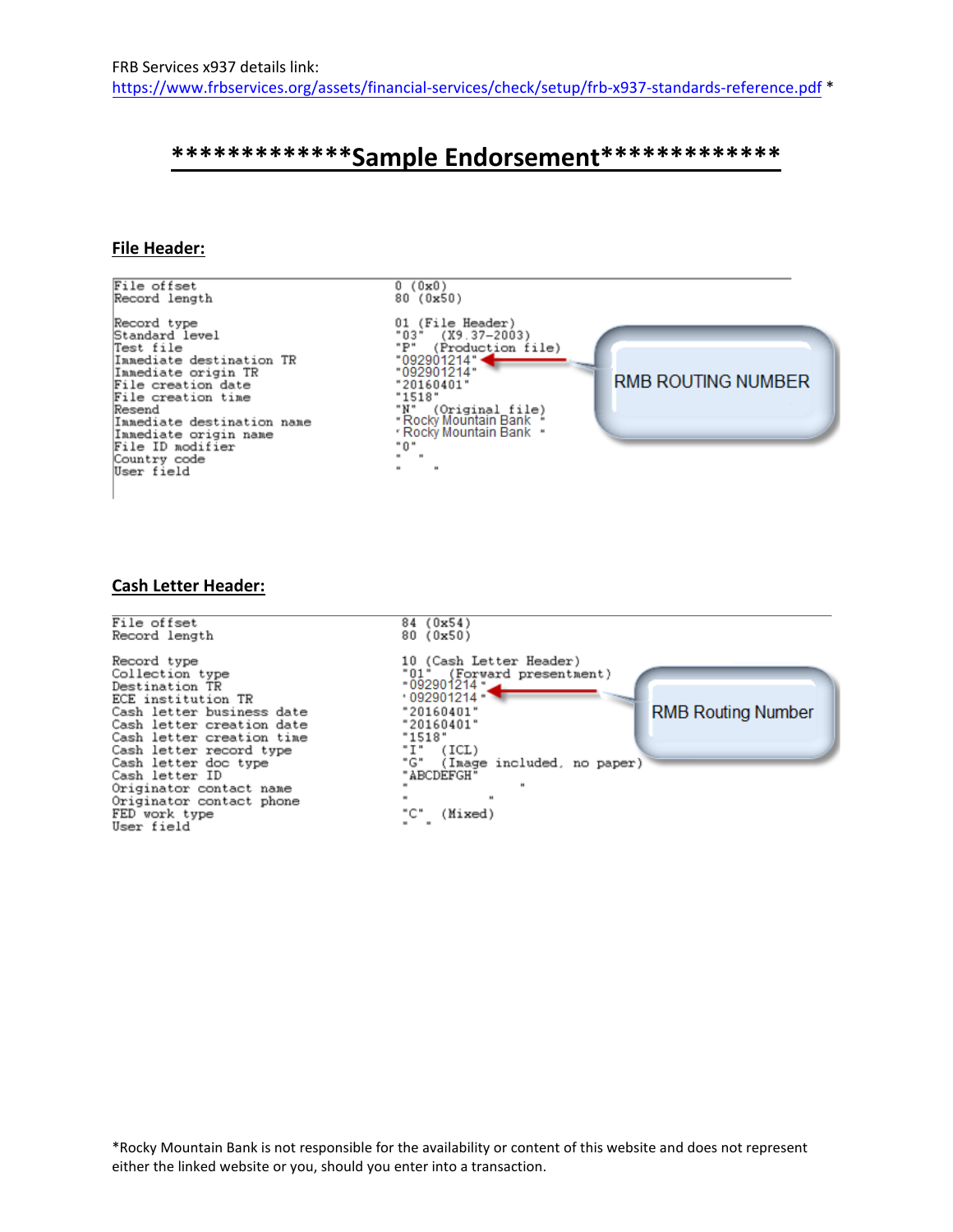#### **Bundle Header:**



# **Check Detail:**

| File offset<br> Record length                                                                                                                                            | $252$ ( $0$ xfc)<br>80 (0x50)                                                                                                                                    |                           |
|--------------------------------------------------------------------------------------------------------------------------------------------------------------------------|------------------------------------------------------------------------------------------------------------------------------------------------------------------|---------------------------|
| Record type<br>MICR Aux OnUs<br>MICR EPC<br>MICR TR<br>NICR TR check digit                                                                                               | 25 (Check Detail)<br>$\mathbf{u}$ $\mathbf{u}$<br>"50900011"                                                                                                     | TranCode placed after     |
| MICR OnUs                                                                                                                                                                | •⁄026"<br>$\mathbf{u}$                                                                                                                                           | account number for Credit |
| MICR Amount<br>ECE sequence number<br>Documentation type<br>Return acceptance<br>MICR valid<br>ECE institution is BOFD<br>Addendum count<br> Correction <br>Archive type | "0017832113"<br>"20160920101"<br>"G".<br>(Image included, no paper)<br>$\mathbf{u}$ $\mathbf{u}$<br>""<br>(?)<br>"00"<br>(?)<br>$\mathbf{u}$ $\mathbf{u}$<br>(?) | <b>Items</b>              |

 \*Rocky Mountain Bank is not responsible for the availability or content of this website and does not represent either the linked website or you, should you enter into a transaction.